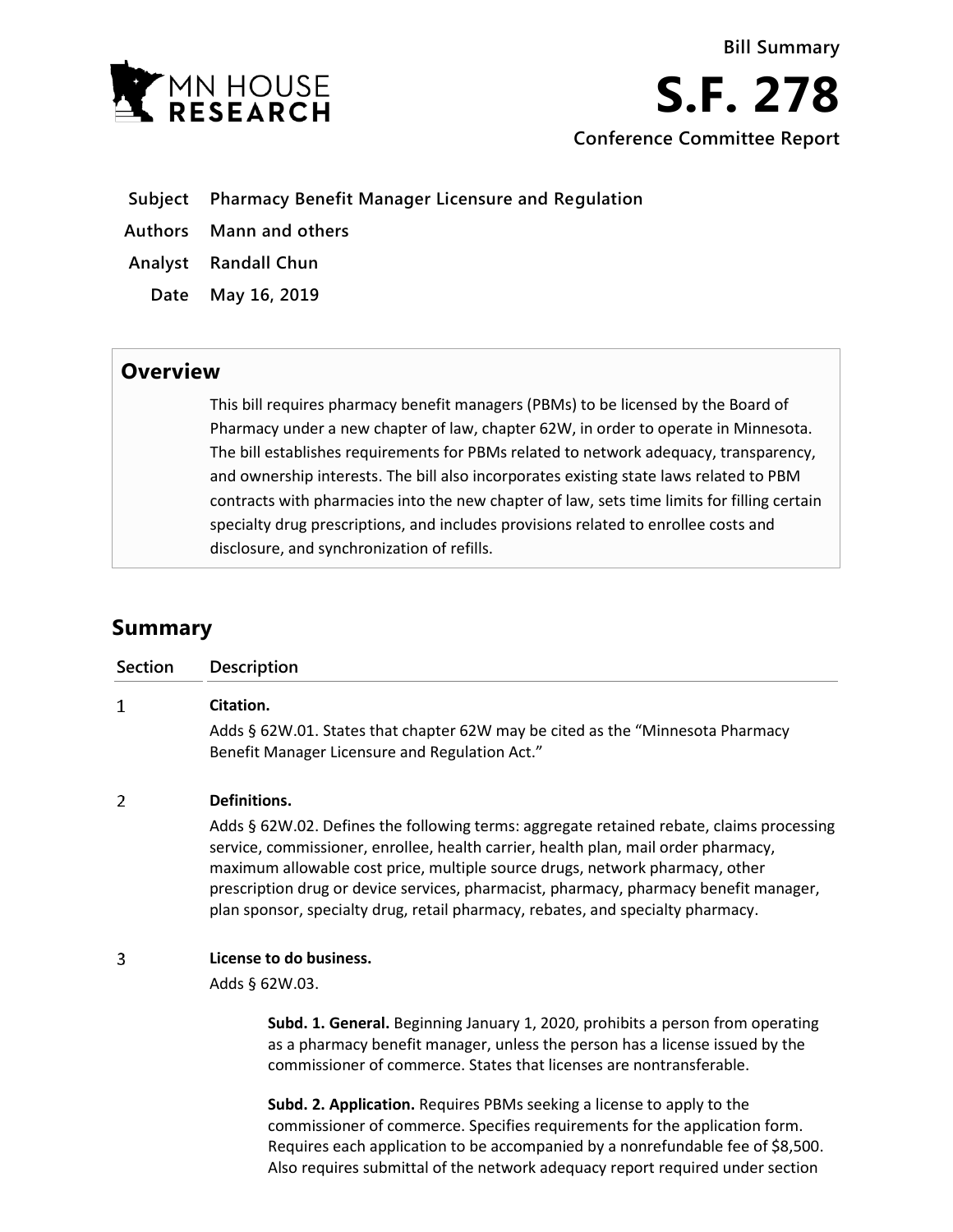62W.05. Specifies timelines and procedures for application review and issuance of a license.

**Subd. 3. Renewal.** Provides that a license is valid for one year. Specifies renewal procedures and requires a network adequacy report and a renewal fee of \$8,500. Allows the commissioner to deny a renewal or permit a plan to cure or correct under certain circumstances.

**Subd. 4. Oversight.** Authorizes the commissioner to suspend, revoke, or place on probation a PBM license, under specified circumstances. Also allows the commissioner to place restrictions or limitations on a license.

**Subd. 5. Penalty.** Provides for a \$5,000 per day fine if a PBM acts without a license.

**Subd. 6. Enforcement.** Clarifies that the commissioner will enforce this chapter pursuant to chapter 45.

#### 4 **Pharmacy benefit manager general business practices.**

Adds § 62W.04. (a) Requires a PBM to exercise good faith and fair dealing in performance of its contractual duties. States that a provision in contract between a PBM and a health carrier or network pharmacy that attempts to waive or limit this obligation is void.

(b) Requires a PBM to notify a health carrier in writing of any activity, policy, or practice of the PBM that presents a conflict of interest.

#### 5 **Pharmacy benefit manager network adequacy.**

Adds § 62W.05.

**Subd. 1. Requirements.** (a) Requires a PBM to provide an adequate and accessible pharmacy network that meets the relevant requirements in section 62K.10. States that a mail order pharmacy must not be included when determining the adequacy of a network.

(b) Requires a PBM to submit to the commissioner a pharmacy network adequacy report, with license applications and renewals.

**Subd. 2. Network adequacy waiver.** Allows a PBM to apply to the commissioner of health for a waiver of the network adequacy requirements in subdivision 1, and specifies waiver criteria.

**Subd. 3. Accreditation standards.** Prohibits a PBM from requiring pharmacy accreditation standards or recertification requirements that are inconsistent with, more stringent than, or in addition to federal and state requirements, unless authorized under this chapter.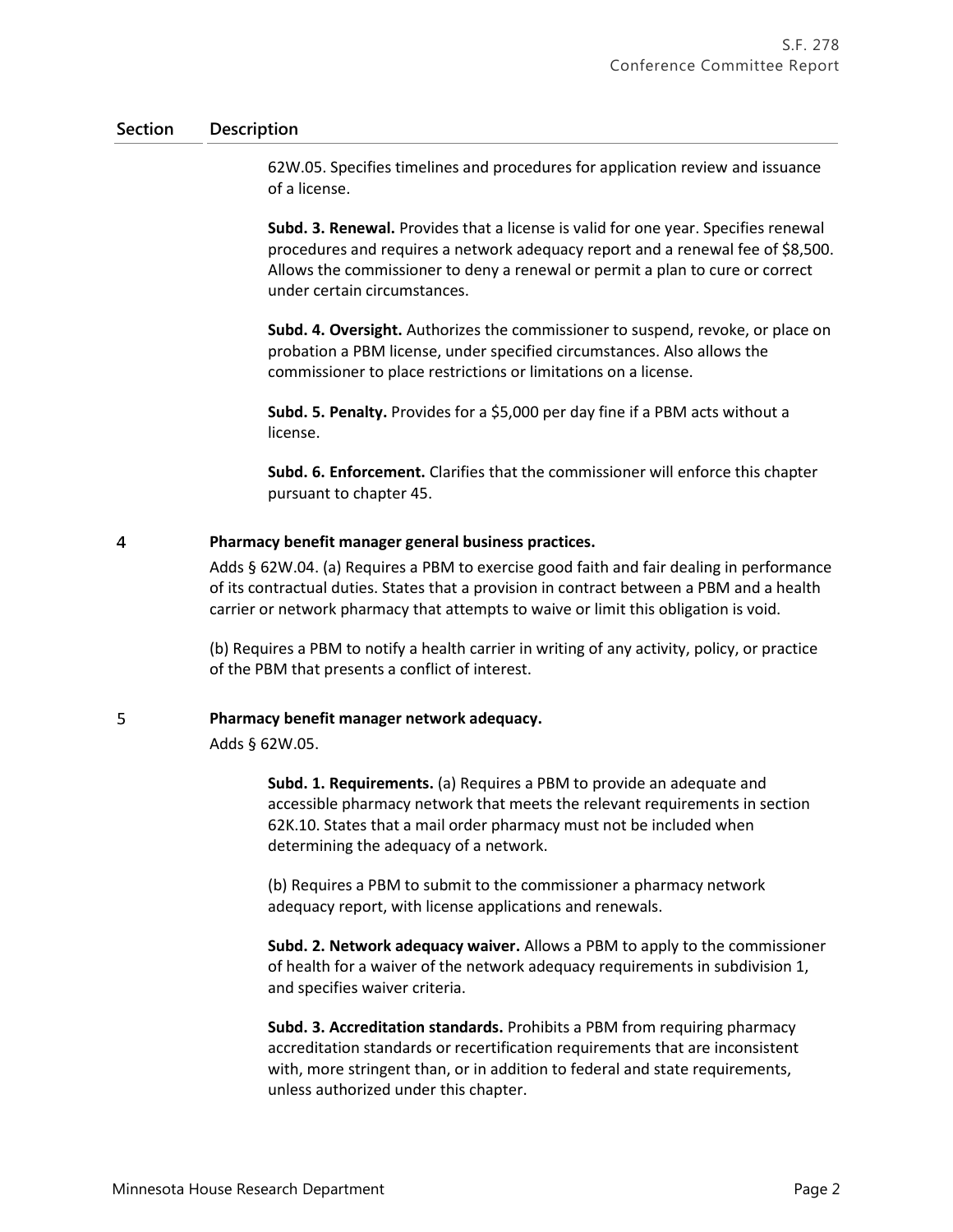#### 6 **Pharmacy benefit manager transparency.**

Adds § 62W.06.

**Subd. 1. Transparency to plan sponsors.** (a) Beginning in the second quarter after the effective date of a contract with a plan sponsor, requires a PBM to disclose, upon the request of a plan sponsor, specified information related to the sponsor's prescription drug benefit, including but not limited to, information on: the aggregate amount of rebates received by the PBM for each drug category, other fees received from a drug manufacturer or distributor, de-identified claims level information, the aggregate amount of payments made by the PBM to pharmacies owned and controlled by the PBM and not owned or controlled by the PBM, and fees imposed on or collected from network pharmacies.

(b) Allows a PBM to require a plan sponsor to agree to a nondisclosure agreement, before disclosing information to the plan sponsor.

**Subd. 2. Transparency report to the commissioner.** Beginning June 1, 2020, and annually thereafter, requires each PBM to submit to the commissioner a transparency report for the prior calendar year. Requires the report to include aggregate wholesale acquisition costs, the aggregate amount of rebates received, the aggregate of all fees received, aggregate retained rebates and other fees, aggregate retained rebate and fees percentage, de-identified claims level information, and other specified information. Requires the report to be published on the agency website. Specifies the method to be used to calculate the aggregate retained rebate and fee percentage. Classifies certain deidentified claims level information as confidential, protected nonpublic, or both.

**Subd. 3. Penalty.** Allows the commissioner to impose civil penalties of not more than \$1,000 per day per violation of this section.

#### $\overline{7}$ **Pharmacy ownership interest; pharmacy services.**

Adds § 62W.07. (a) Requires PBMs with an ownership interest in a pharmacy (directly or through an affiliate or subsidiary) to disclose to the plan sponsor any difference between the amount paid to a pharmacy and the amount charged to the plan sponsor.

(b) Prohibits a PBM or health carrier from penalizing, requiring, or providing financial incentives to an enrollee as an incentive to use a retail, mail order, specialty, or other network pharmacy in which the PBM has an ownership interest, or that has an ownership interest in the PBM.

(c) Provides an exemption from paragraph (b) if the PBM or health carrier offers an enrollee the same financial incentives for using a pharmacy in which the PBM has no ownership interest, and the pharmacy has agreed to the same pricing terms, conditions, and requirements as apply to a pharmacy in which the PBM has an ownership interest.

(d) Prohibits a PBM or health carrier from imposing limits, including quantity or refill frequency limits, on an enrollee's access to medication, that differ solely on whether the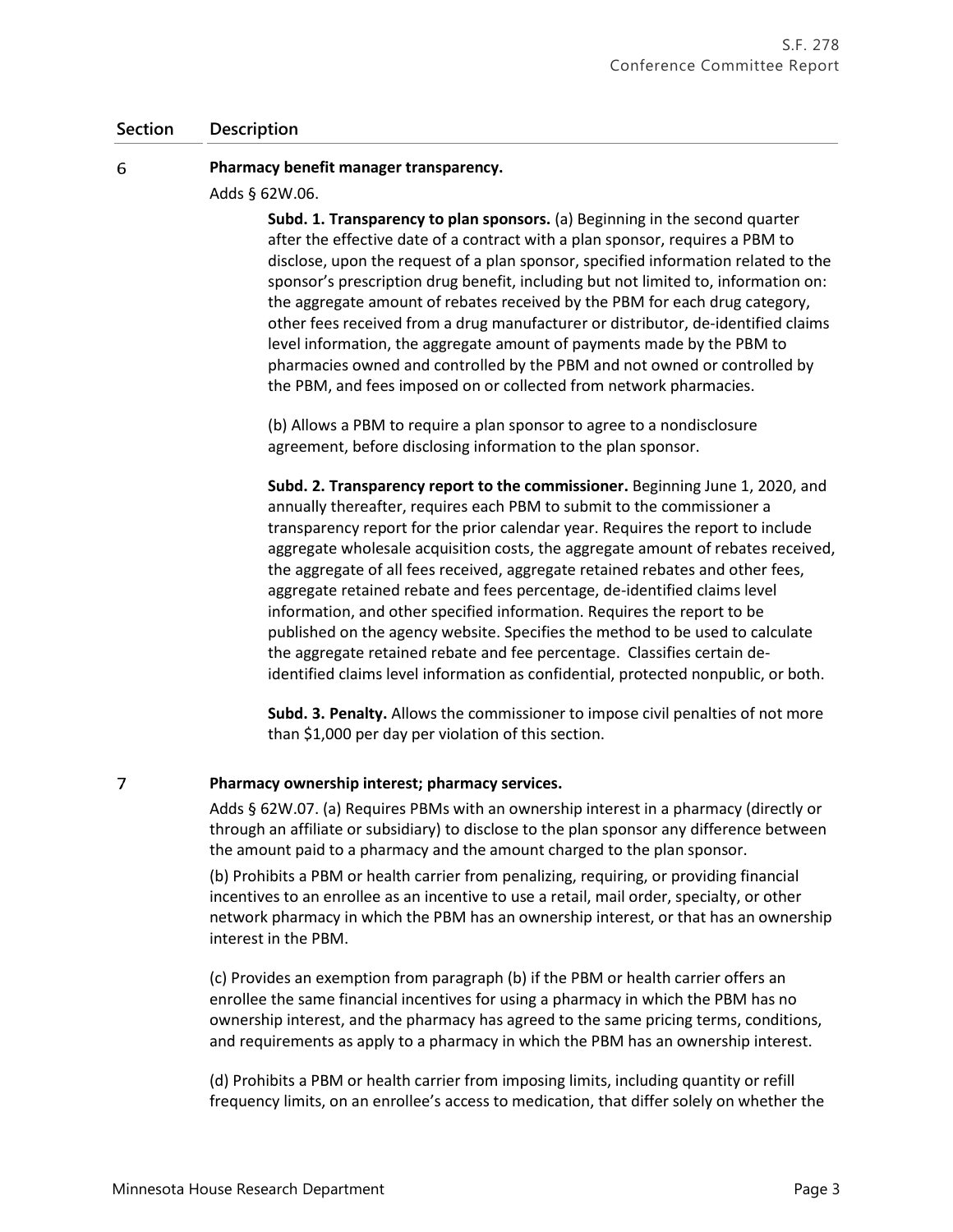health carrier or PBM has an ownership interest in a pharmacy, or the pharmacy has an ownership interest in the PBM.

(e) Provides that paragraph (d) shall not be construed to prohibit a PBM from imposing different limits based on whether an enrollee uses a mail order or retail pharmacy, as long as the enrollee has an option to use a mail order pharmacy or retail pharmacy in which the PBM or health carrier does not have an ownership interest, to which the same limits apply.

(f) Prohibits a PBM from discriminating against an entity participating in the 340B drug program or a pharmacy under contract with such an entity.

#### 8 **Therapeutic alternative prescription drug.**

Adds § 62W.075. Prohibits a PBM or health carrier from requiring, or demonstrating a preference for, a pharmacy to dispense a therapeutically equivalent or therapeutically alternative drug that costs the enrollee more out-of-pocket than the prescribed drug, unless the substitution is made for medical reasons. Before making a substitution, requires the pharmacy to obtain approval from the prescribing practitioner and inform the enrollee of the reason for the substitution.

#### 9 **Specialty pharmacy.**

Adds § 62W.076. Requires a PBM that contracts with a specialty pharmacy to disclose to an enrollee, upon request, the enrollee's out-of-pocket cost at the specialty pharmacy for a prescription drug and the enrollee's out-of-pocket cost at a network retail pharmacy identified by the enrollee.

#### 10 **Preferred network.**

Adds § 62W.077. Requires a PBM that uses a preferred network of pharmacies to disclose to an enrollee, upon request, the enrollee's out-of-pocket cost at the preferred pharmacy for a prescription drug and the enrollee's out-of-pocket cost at a nonpreferred pharmacy identified by the enrollee that is within the enrollee's network.

#### 11 **Maximum allowable cost pricing.**

Adds § 62W.08. Regulates contracts between a PBM and a pharmacy related to maximum allowable cost pricing. (This language is similar to section 151.71, which is repealed in this article.)

#### 12 **Pharmacy audits.**

Adds § 62W.09. Specifies the procedures that PBMs must follow when conducting a pharmacy audit. (This language is similar to sections 151.61 to 151.70, which are repealed in the article.)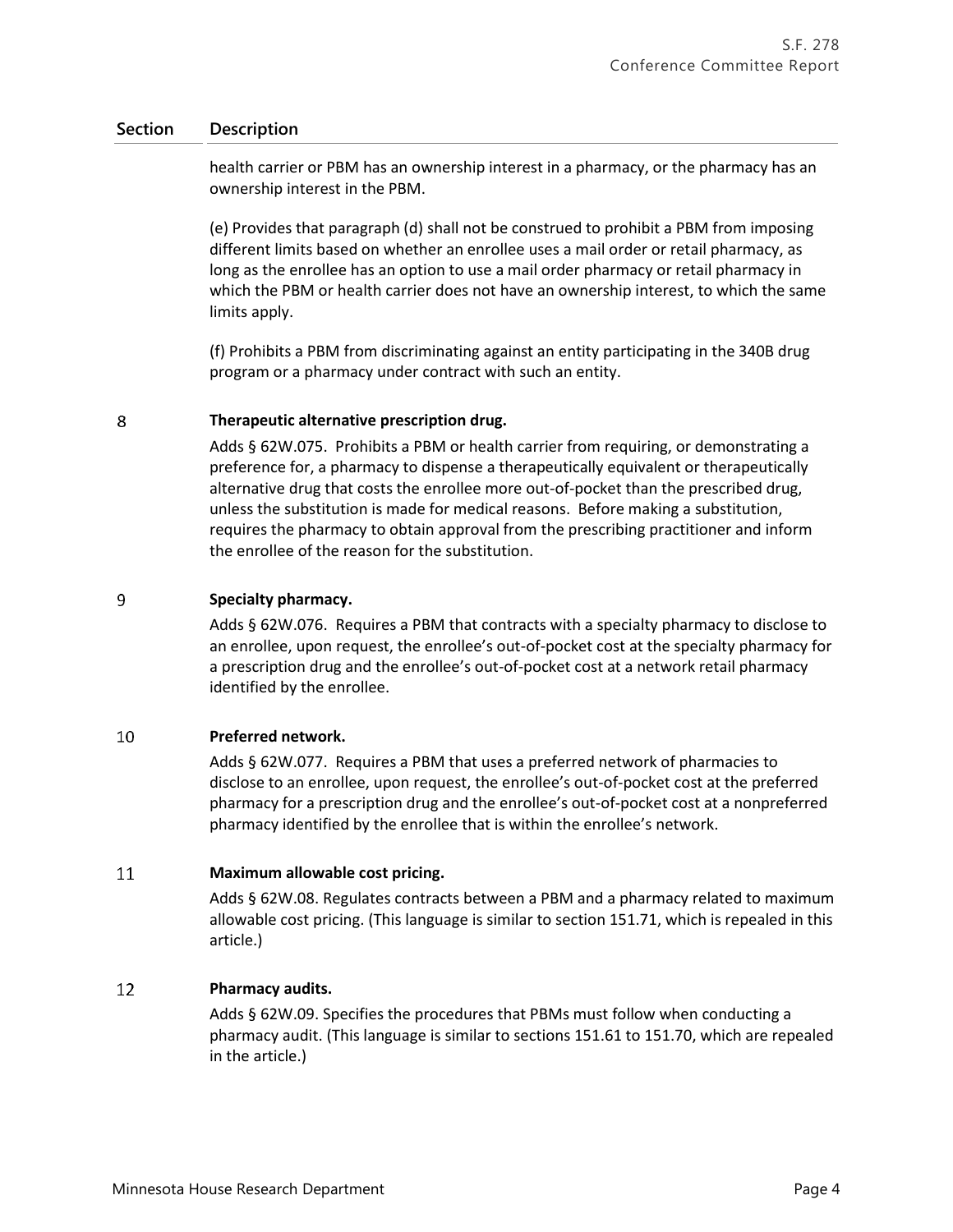#### 13 **Synchronization.**

Adds § 62W.10. Requires a contract between a PBM and a pharmacy to allow for the synchronization of prescription drug refills for a patient at least one per year, if specified criteria are met. Also allows synchronization to be requested by the patient's parent or legal guardian if the patient is under age 18 or incapacitated, or by the patient's health care agent.

#### 14 **Gag clause prohibition.**

Adds § 62W.11. (a) States that a contract between a PBM or health carrier and a pharmacy or pharmacist may not prohibit, restrict, or penalize the pharmacy or pharmacist from disclosing to the enrollee any health care information deemed by the pharmacy or pharmacist as being appropriate, related to: the nature of treatment; risks or alternatives; the availability of alternative therapies, consultations, or tests; utilization review decisions; the process used to authorize or deny services or benefits; or financial incentives and structures.

(b) Requires a pharmacy or pharmacist to provide to an enrollee information on the enrollee's total cost for a prescription drug, where part or all of the cost is paid or reimbursed by the employer-sponsored plan, health carrier, or PBM, in accordance with section 151.214, subdivision 1 (this provision requires pharmacists to provide information on the patient's copayment and either the pharmacy's usual and customary price or the amount the pharmacy will be paid).

(c) States that a PBM or health carrier must not prohibit a pharmacist or pharmacy from discussing the information on the total cost for pharmacy services for a drug, including the patient's copayment and the pharmacy's usual and customary price.

(d) States that a PBM or health carrier must not prohibit a pharmacist or pharmacy from discussing the availability of any therapeutically equivalent alternative prescription drugs or alternative methods of purchase, including paying the pharmacy's usual and customary price when that is less expensive for the enrollee than payment through the enrollee's health plan.

#### 15 **Point of sale.**

Adds § 62W.12. Prohibits a PBM or health carrier from requiring an enrollee to make a payment at the point of sale for a covered prescription drug in an amount greater than the lesser of: (1) the applicable copayment; (2) the allowable claim amount; or (3) the amount the enrollee would pay purchasing the drug without using a health plan or other source of benefits or discounts.

#### 16 **Retroactive adjustments.**

Adds § 62W.13. Prohibits a PBM from retroactively adjusting a pharmacy claim for a prescription drug, unless the adjustment is a result of a: (1) pharmacy audit under section 62W.09; or (2) technical billing error.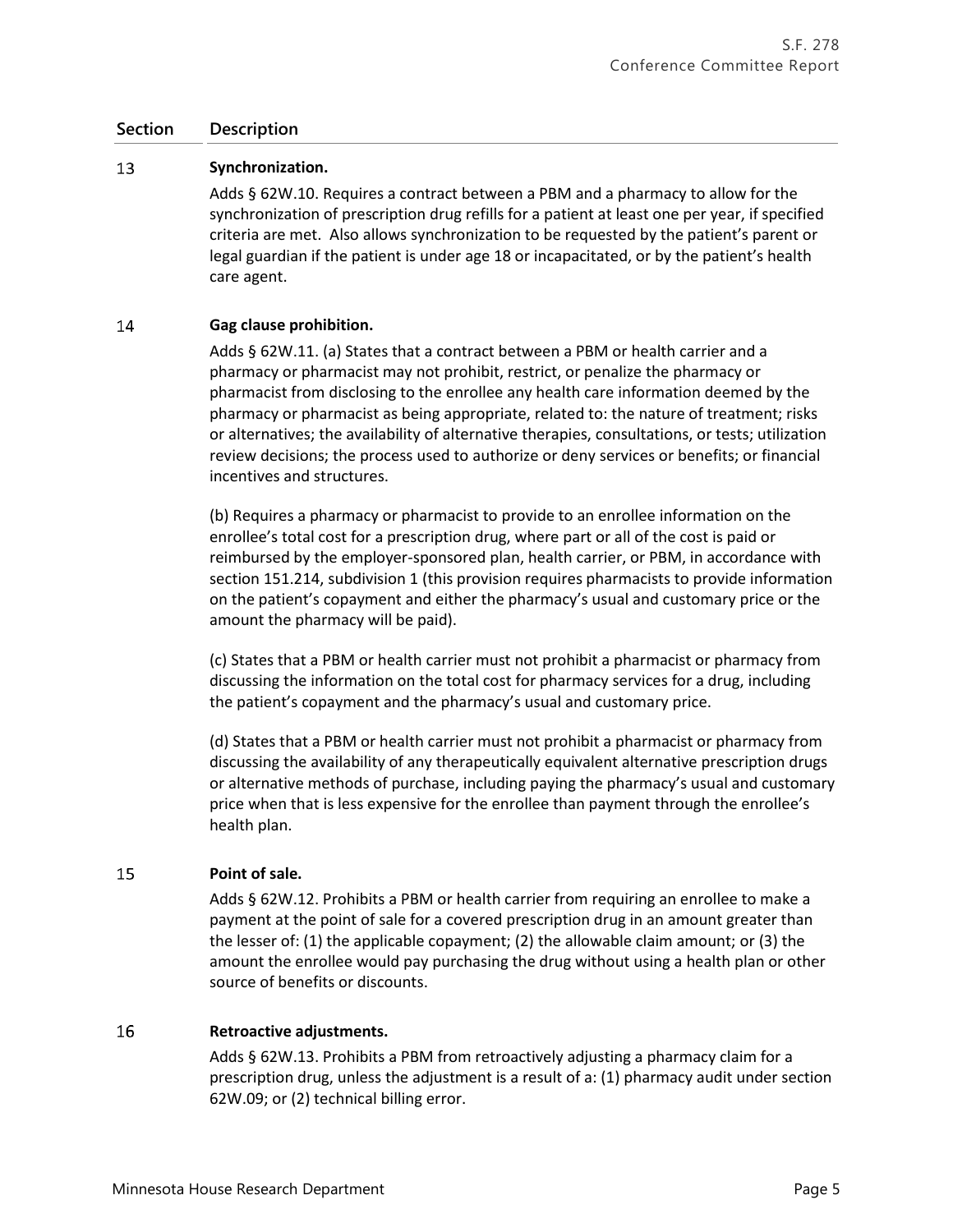#### 17 **Prompt filling for prescription drugs.**

Adds § 62W.14. (a) Requires a health carrier or its contracted PBM that requires or provides financial incentives for enrollees to use a mail order pharmacy to fill a prescription for a specialty drug to ensure that the mail order pharmacy dispenses the prescription in a timely manner, so that the enrollee receives the filled prescription within seven business days of transmittal to the mail order pharmacy. Allows exemptions if certain conditions are met.

(b) Defines "health carrier" to include managed care and county-based purchasing plans, and integrated health partnerships, under medical assistance and MinnesotaCare.

#### 18 **Drug formulary.**

Amends § 151.21, subd. 7. Limits an exemption from drug substitution and other requirements when a drug is dispensed to persons covered by a managed care plan with a mandatory or closed drug formulary to subdivision 3 (required generic substitution except when prescriber indicates "dispense as written"), rather than all of section 151.21.

#### 19 **Coverage by substitution.**

Amends § 151.21, by adding subd. 7a. When a pharmacist receives a prescription in which the prescriber has not expressly indicated is to be dispensed as communicated, and the prescribed drug is not covered under the purchaser's health or prescription drug plan, allows the pharmacist to dispense a therapeutically equivalent and interchangeable prescribed drug or biological product that is covered under the purchaser's plan, if the pharmacist has a written protocol with the prescriber. Specifies related notice requirements.

#### 20 **Rulemaking authority.**

Authorizes the commissioner of commerce to adopt rules to implement chapter 62W. States that the commissioner must not adopt rules under any other grant of rulemaking authority. Provides that if the commissioner does not adopt rules by January 1, 2022, rulemaking authority under this section is repealed. States that rulemaking authority under this section is not continuing authority to amend or repeal rules.

#### 21 **Interpretation.**

States that if an appropriation in this act is enacted more than once in the 2019 regular legislative session, the appropriation must be given effect only once.

#### 22 **Appropriation.**

Appropriates \$340,000 in fiscal year 2020 and \$383,000 in fiscal year 2021 from the general fund to the commissioner of commerce for licensing activities under chapter 62W. Specifies that the base for this appropriation is \$425,000 in fiscal year 2022 and \$425,000 in fiscal year 2023. Requires \$246,000 each year to be used solely for staff costs for two enforcement investigators for chapter 62W.